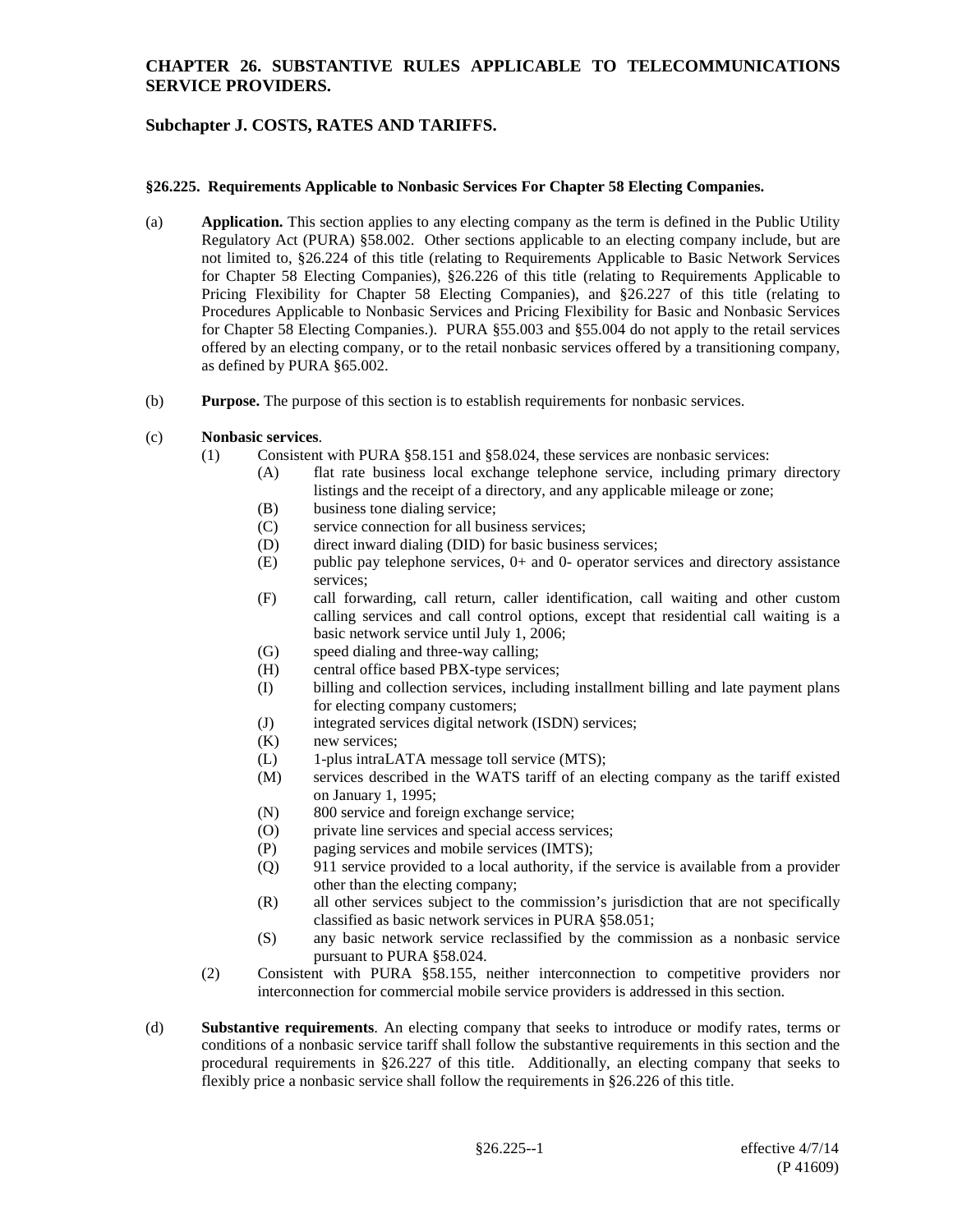## **CHAPTER 26. SUBSTANTIVE RULES APPLICABLE TO TELECOMMUNICATIONS SERVICE PROVIDERS.**

## **Subchapter J. COSTS, RATES AND TARIFFS.**

- (1) **Pricing standards**. The price of a nonbasic service may not be preferential, prejudicial, discriminatory, predatory, or anticompetitive.
	- (A) Price ceilings. This subparagraph specifies the price ceilings for certain nonbasic services. Except as specified in this subparagraph, nonbasic services have no price ceiling.
		- (i) Until September 1, 2005, a nonbasic service listed in subsection  $(c)(1)(A)$ -(D) of this section shall be priced at or below the price in effect on September 1, 1999.
		- (ii) Until September 1, 2005, a Basic Rate Interface (BRI) ISDN service, which comprises up to two 64 Kbps B-channels and one 16 Kbps Dchannel, shall be priced at or below the price in effect on September 1, 1999.
		- (iii) An electing company shall provide to a residential customer the first three local directory assistance inquiries in a monthly billing cycle at a maximum price of zero dollars (\$.00) until July 1, 2006.
		- (iv) Consistent with PURA §58.302, switched access services shall be priced at or below the lesser of the rates in effect on September 1, 1999, or the applicable rates described in PURA §58.301 as those rates were further reduced when the Texas universal service fund was implemented on July 1, 2000.
	- (B) Price floors. A price that is set at or above the long run incremental cost of providing a service is presumed not to be a predatory price. The long run incremental cost of a nonbasic service must be established before the price floor of a nonbasic service can be determined, pursuant to PURA §58.152. Establishment of a long run incremental cost requires commission approval of a cost study prepared by an electing company pursuant to the standards in §26.214 of this title (relating to Long Run Incremental Cost (LRIC) Methodology for Services Provided by Certain Incumbent Local Exchange Companies (ILECS)) or §26.215 of this title (relating to Long Run Incremental Cost Methodology for Dominant Certificated Telecommunications Utility (DCTU) Services), as applicable. Any application to establish or modify a long run incremental cost shall be filed by an electing company with the commission's Filing Clerk on or before the date a related informational notice is filed. Such an application shall be filed separately from the related informational notice. The minimum price of a nonbasic service shall be the lesser of:
		- (i) the price for the service in effect on September 1, 1999, except that this clause shall not be considered for services that had either a rate of zero or no existing rate on September 1, 1999; or
		- (ii) the long run incremental cost of the service in accordance with the imputation rules and requirements prescribed by or under PURA, Chapter 60, Subchapter D.
- (2) **Separately tariffed services.** Any nonbasic service offered by an electing company to customers as a component of a package or other pricing flexibility offering shall also be offered by the electing company as a separately tariffed service.

#### (e) **New service.**

(1) A new service, as the term is defined in §26.5 of this title (relating to Definitions), is a nonbasic service under subsection  $(c)(1)(K)$  of this section.